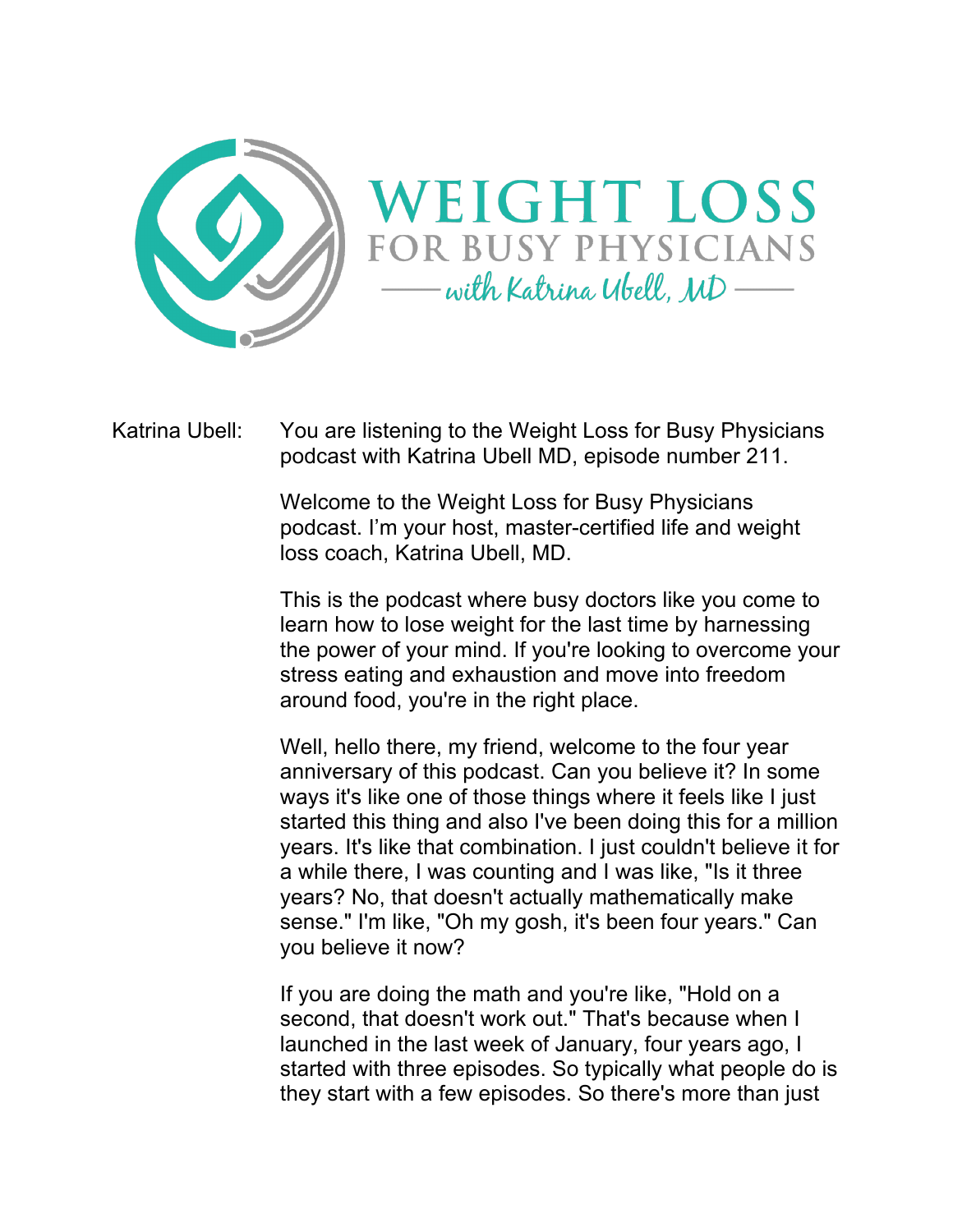the first episode there for the very first listeners of the podcast, some of which might be listening today. So if you were an early adopter, early, early on, thanks for sticking with me for four years, we know each other well at this point, right? And if you're newer, new, newish or somewhere in the middle, then I'm so glad you're here as well.

So what kind of has become a bit of a tradition is that on this last week of January episode, I tend to do an episode talking about lessons that I've learned in the previous year. Now, I would say that the previous year has brought me innumerable lessons in all the ways. And I didn't think that I would dive into all of them. So I picked five that I thought were really, I would say eye openers or things that I maybe already knew, but took it to another level or I understand it so much more deeply now or something like that. And I thought I would share those.

So should we dig in, shall we? I feel like every time there's no one in my house, I have to tell you when I record a podcast, because I'm so excited. And that I have another one of those days today. It feels weird in the best way. And in an hour I have to leave to already start picking kids up. So it's limited here.

Okay. So number one, on the lessons learned in this four year anniversary is that mine management is so important all of the time, but it is all the more important during hard times, for sure. It's like we know this, but we don't really know this. Conceptually, logically, intellectually, it makes complete sense. And then we go through a hard time and we realize, "Oh no, this is where the rubber meets the road. This is where I'm actually tested to really see that my thoughts are creating my experience, that what's happening around me has no meaning until my brain assigns meaning to it.

And what happens so often in the last year was that I didn't want to think any differently that would relieve the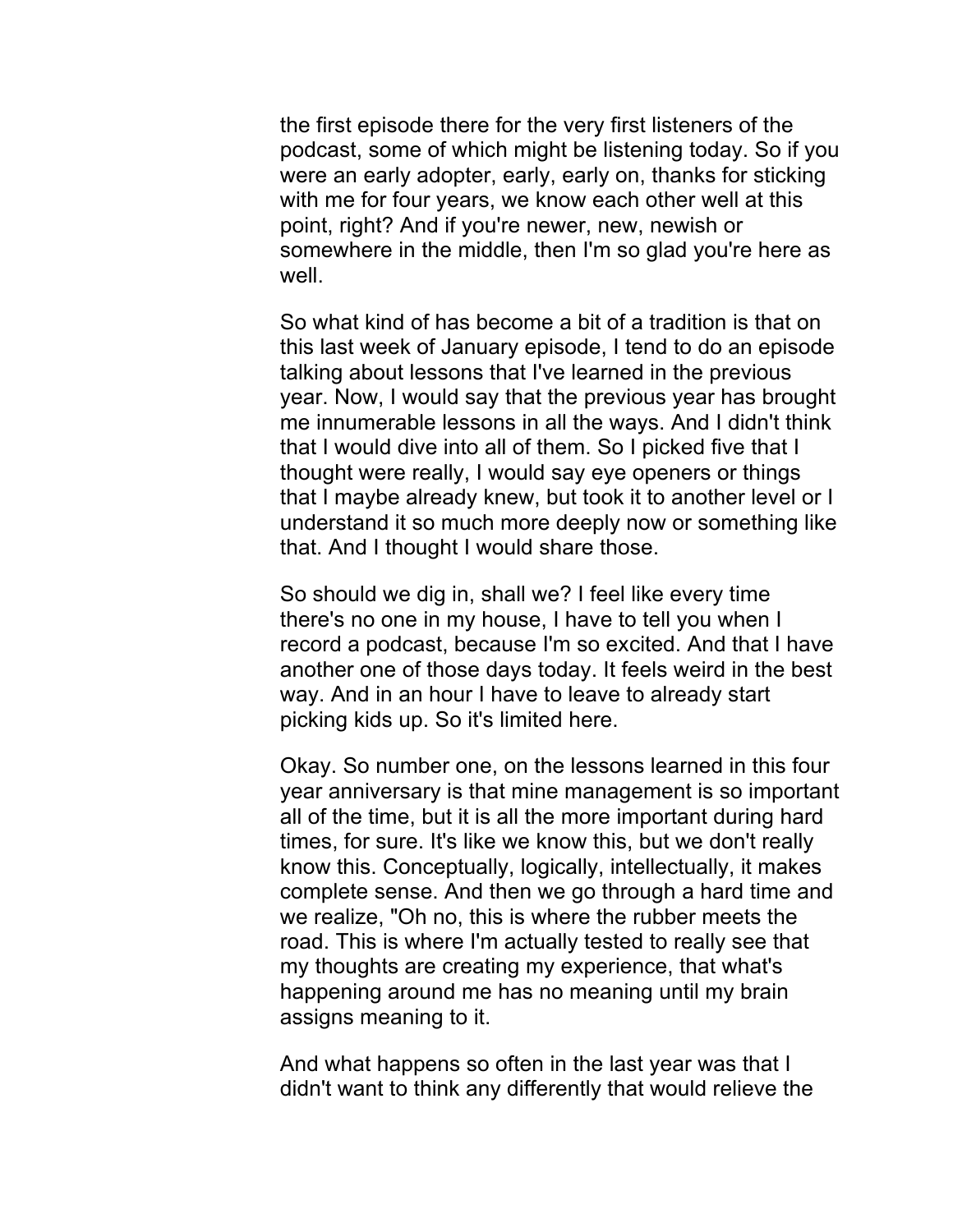pain or negative emotion or discomfort that I was experiencing, yet I also was tired of feeling bad. I think so many of you understand what I'm talking about. It's like when I think about child sex trafficking or genocide, I don't want to think that that's not a problem. I don't want to think something that makes me feel not negative. Right? Makes me feel a positive emotion. I want to have that experience when I think about it, and when there's a pandemic going on and I have beliefs about lots of things pertaining to the pandemic.

And of course I'm seeing what's happening to my clients and all of you, women physicians who I adore and admire and want to serve and want to help in every way I can. Man, oh man. Right? We are buying into those negative emotions. And I think for so many of us, we don't often have that experience. And we really are privileged in that sense that it's not to say our lives are always easy or we don't struggle, but just the day after day after day after day struggle is not something that we are used to experiencing on any kind of regular basis. I think probably for many of us, the times when we mostly have experienced that is around loss. Whether that's a death, whether that's a relationship that is dissolving or some plan that we had that fell through that we deeply deeply desired and we're working hard to create. It's not like people don't struggle all the time, but this just as a collective, everybody going through it at the same time, it was really an experience I hadn't had before.

And what also happened for me was, in 2019, I had been working with a coach, really doing some deep, deep work on myself, my thoughts, my beliefs, and it was amazing. And I was feeling super good. And I was in a super great place. And then the pandemic hit and I was what I call between coaches. I knew I was of course going to be coaching with somebody again soon, I just was waiting to sort of be guided or led to the right thing or to have a problem come up that required me to hire somebody. And so there was a short period of time there where I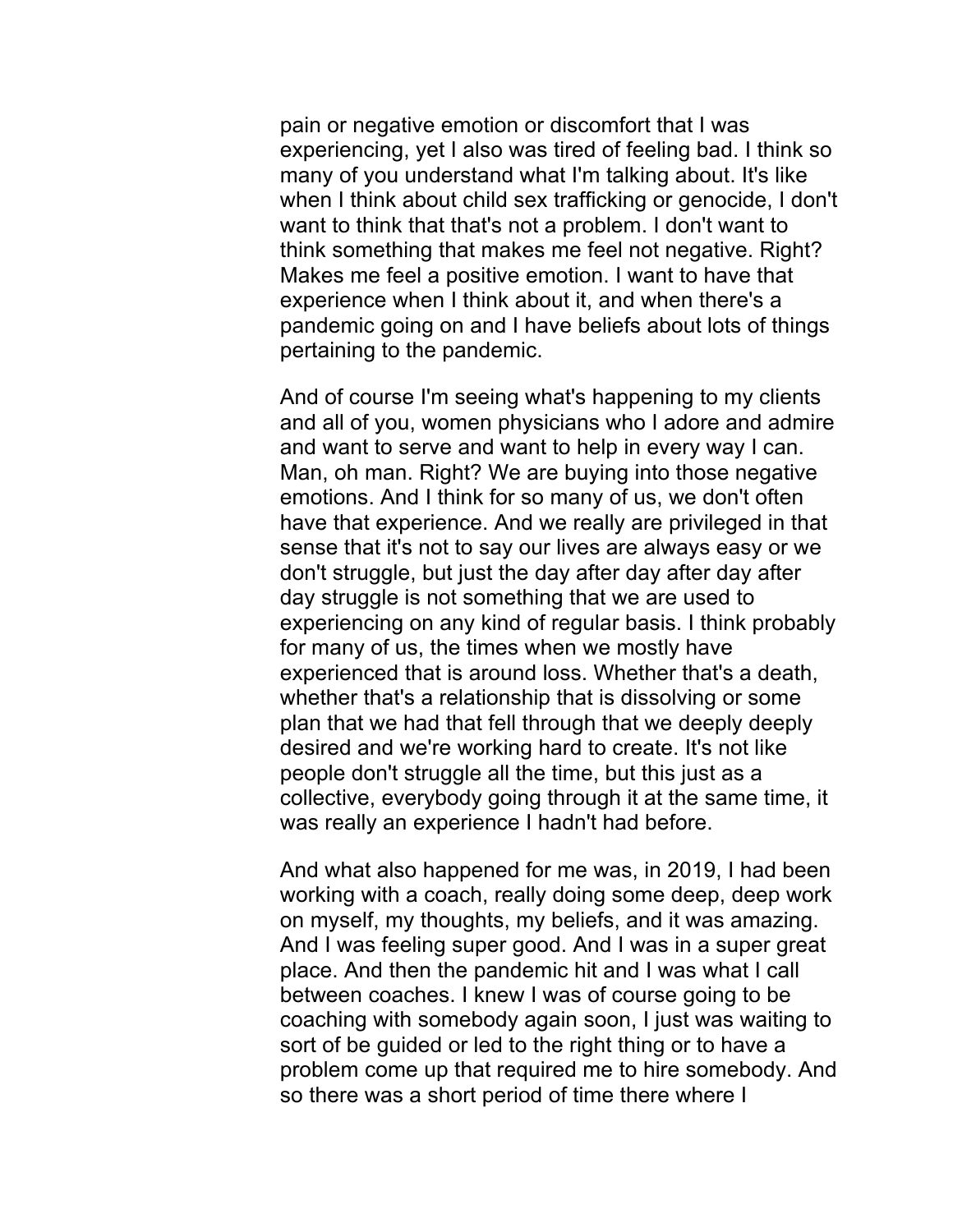obviously know how to coach myself, but in really tough times, sometimes we really do have a hard time seeing that our thoughts are thoughts, we think it's just the truth and we need someone else to show us that.

And once I recognized that that was what was going on and I have to say a big thank you to a coaching friend of mine, who I was sharing with, who was like, "I think it might be time you hire somebody." And I was like, "Thank you for saying that to me. Thank you for saying that to me. You're right." But as soon as I got back into coaching, it was like, boom, my mind was set straight again, not to say that I was feeling positive emotion all the time, I wasn't, but I wasn't getting sucked into that vortex of misery and suffering and feeling like there was no light at the end of the tunnel. So my management, I'm telling you it is worth it every single day, no matter what is going on.

Okay. Second lesson learned, when times are hard and people are struggling, it really feels great to be able to help in some way. And I know that there are plenty of doctors who are going to be like, "Yeah, it didn't feel great when I had no PPE. And I felt like I was at risk and I was scared to death that I was going to get sick and die. And yes, I was helping people and they were struggling. It didn't feel great to help." And what I want to offer to you about that is that that is one perception, one way to perceive it. But the other way, or one other way to perceive it is, "Yeah, this is super, super hard. And if I'm going to be here, I'm going to allow myself to feel good about the fact that I'm helping people, even if what I'm doing is for naught, even if they're dying alone, even if everything I'm trying isn't working, at least I'm here making a contribution and that feels great." And that's just one way to perceive what's going on, one way to look at it.

And what I felt like being the coach was, here was my whole group of people, all my people, everybody having such a hard time. And being able to come in with tools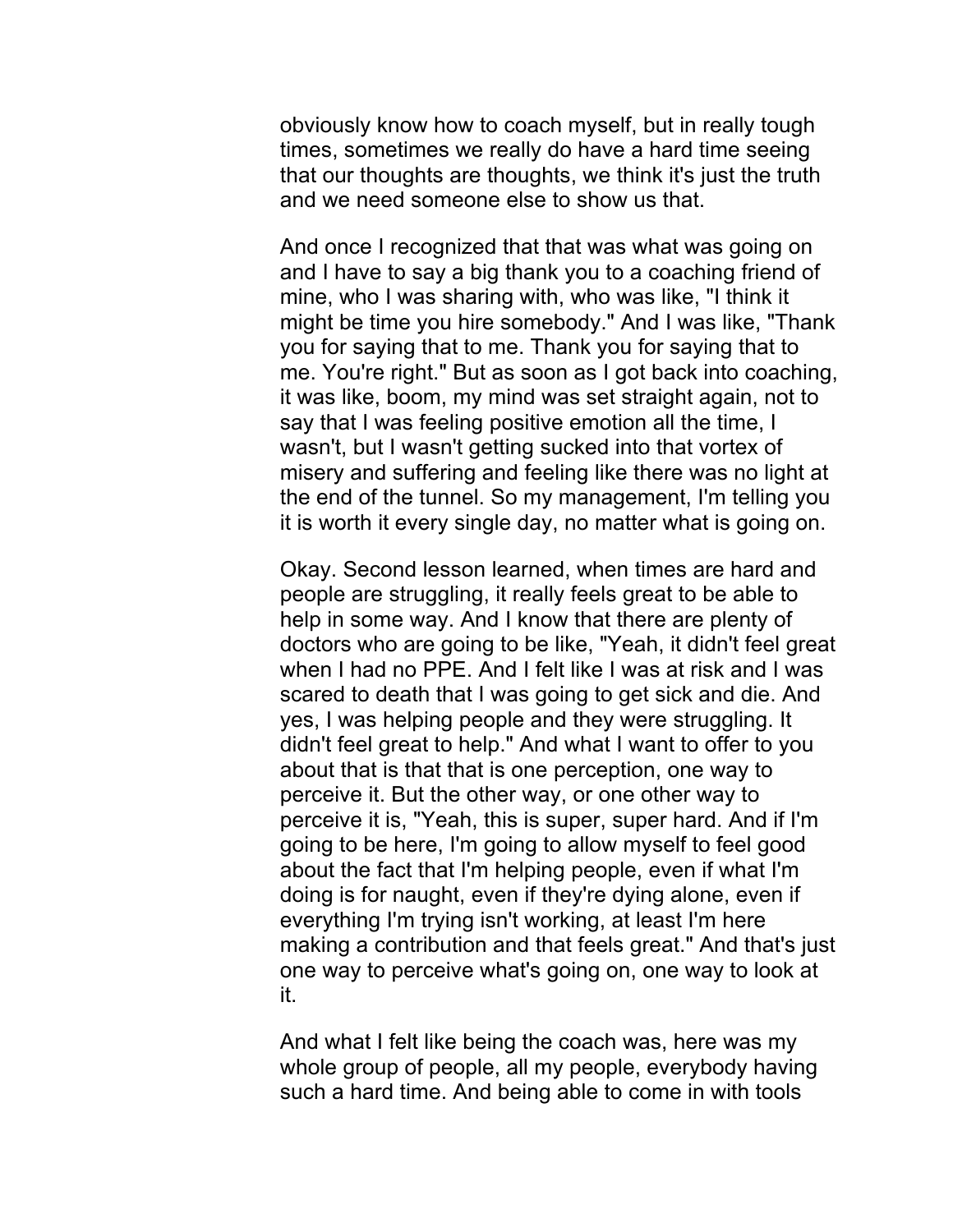that really could help, and just knowing, you know what, I don't even know, all I need to do is serve. It just felt like I'm contributing positively in the world. And that always feels good. Always feels good to offer some help for somebody, even if they don't receive it, even if it doesn't go the way that we hope it would. I look back on the last year of going, "You know what? I didn't hold anything back. I was ready to serve, ready to help with literally no contract with myself that if I do this then will be the outcome." There was no give and take on that. It was just give, give, give, and selfless giving feels amazing. It really just does. So that's always good to remember. I think it's easy to forget that at times.

Okay. Lesson number three, racial bias and understanding of injustices. These were huge lessons learned for me this year. I would say that on a scale of... Well, I was going to say on a scale of one to 100, I was probably at a half. And now I feel like I'm at maybe a 65, maybe having a range is not useful, so we can just drop that. And that's just the first thing that kind of came to mind. But I feel like my understanding around bias and just what has been happening in the world all around me, that my eyeballs were not able to show me, because my brain didn't even know it was there to look for it.

It's been absolutely exponential. It was obviously very, very sad and horrifying and challenging to be woken up in the way that I was woken up. And so many others were as well. But you know what, that's how it has to go. There were lots of other opportunities that were smoother and nicer and kinder, and we weren't able to open up our eyes. So if this is what had happened, and this is how we have to do it, then let's do it.

I feel like I know so much more about myself. I understand why I respond to things so much better. And I feel like I'm just beginning to understand how people of color who are on the receiving end of these injustices experience their lives on a day-to-day basis. I couldn't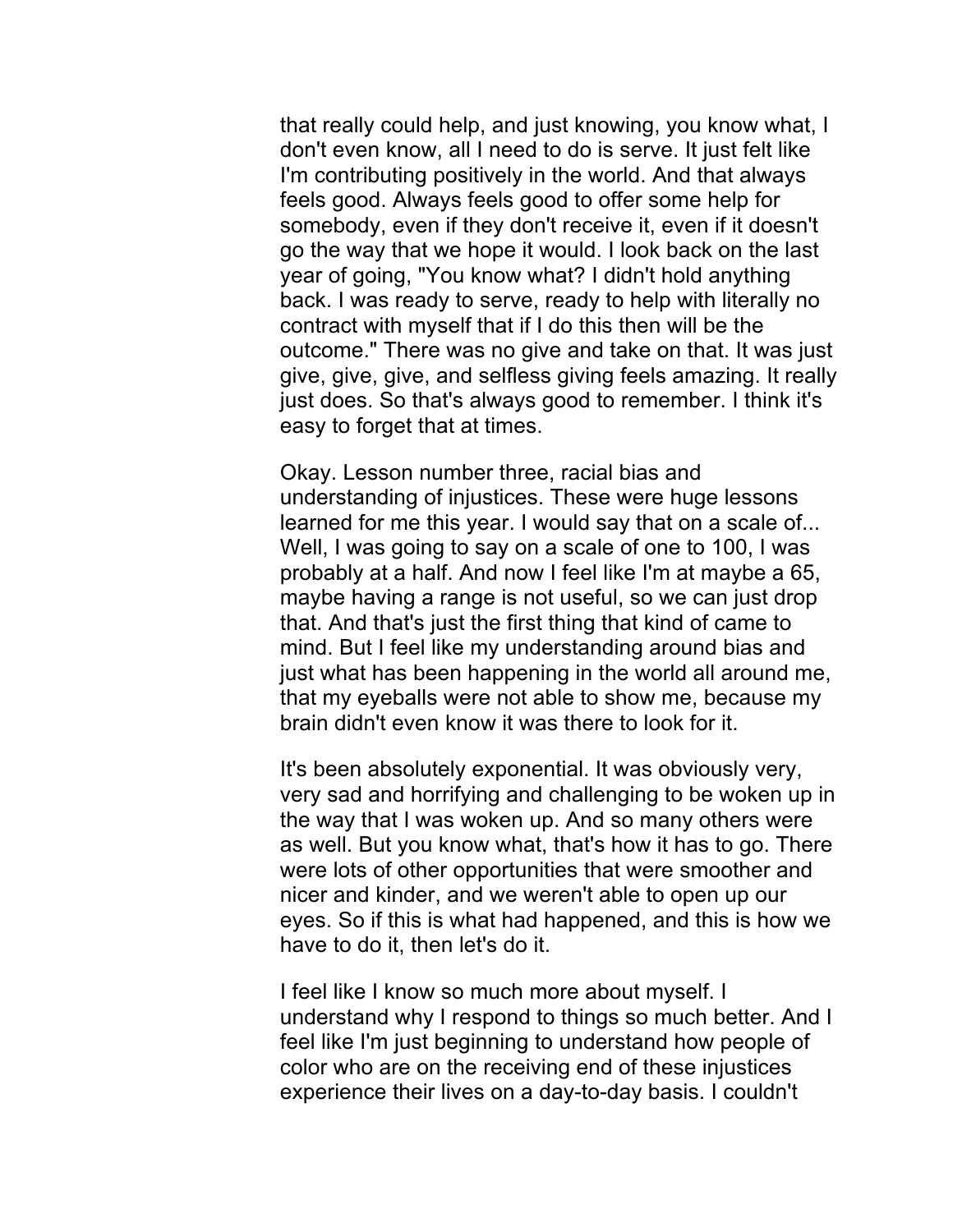ever begin to say that I understand, or that I get it, but I can start to see so many things that I didn't see before. And this topic is so much more top of mind to me, when I think of serving all the women physicians that I work with, especially thinking about those who are non-white and how their experiences may be different and no longer just making assumptions that I understand. And instead of asking questions, and really learning.

So huge lessons learned in the last year on that, for sure. And I know so many of you have had really similar experience. And I don't see this work as being don, I spent six months in a diversity equity inclusion program for small business owners, learned a ton, and I still feel like this is a constantly evolving process for me and I'm all in on it. I'm ready to go like, "Show me all the ways, I want to fix it. I want to do better. Absolutely."

Okay. Lesson number four, this year with politics has been unlike any other that I remember, not to say that I've been someone who has been particularly involved in politics, really that much in my life at all. But what I learned is how easy it is to "other people," to create a cocoon of comfort around yourself, with your beliefs and your viewpoints and your opinions. And then I learned through The Social Dilemma on Netflix, how the way that we interact with technology reinforces that cocoon. It just shows us more of what we want to see. And it makes us be in our own version of The Truman Show, for those of you that remember that movie, where without even knowing it, we're just being shown things that are in alignment with what we believe. And so when others are acting outside of that, we can't even begin to comprehend why they would be thinking that way. And this goes both ways. This goes absolutely both ways.

And what I was so grateful for this year was all of the work that I've done in previous years around unconditional love for myself and others and acceptance of myself and others. And I really honestly, truly and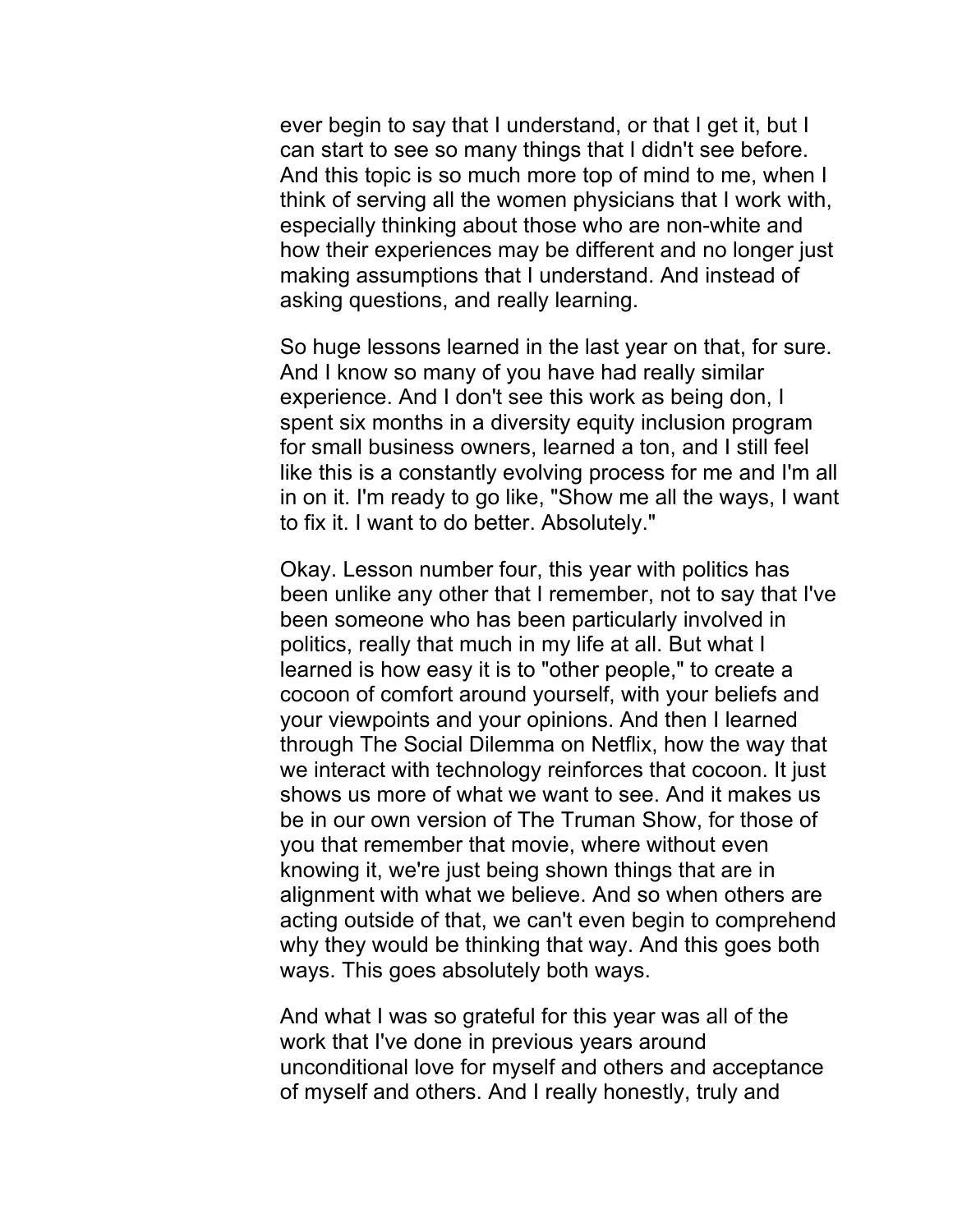deeply believe that this work starts with our thoughts about ourselves. When we can accept ourselves, even when we mess up, even when we do the worst of things that we can even imagine, when we can still love ourselves, that is the foundation from which we can then offer grace to others.

Now, what I'm not saying is that you need to agree with them or think that what they're doing is right, or what they believe is right, or that's the direction the country should go, or the world should go, or that the way things have been done in the past, we're okay. We're not agreeing condoning or any of that necessarily, but we aren't continuing to wall ourselves off with this belief that we're right, because we are addicted to our rightness. We are addicted to believing that the way we think about it is the right way. And other people who disagree with us, right? There's something wrong with them. They're not educated. They don't understand, they are having the wool pulled over their eyes. Like this is really truly what we believe. And I feel like the more people are divided, the more I've been trying to bring myself into a centrist role, trying to understand both sides and then asking myself, "But what do I believe? What do I think is the right thing?" And also when I think that thought about X person, X political party, X event, how do I feel?

And anything that brings up hatred discussed for human being or the desire to reject them is something that I explore further, because that is me just going into that place of, if you're not with me, you're against me and me creating more enemies, then I'm becoming part of what's creating the division. What's creating these deeply ingrained, entrenched sides.

So I'm just sharing with you my personal experience. You may have a totally different experience. And if it's working for you, I think that's amazing. Go for it. I love it. If you're super deep on one side and you think that's amazing and you're loving every minute of it, go for it. I'm not saying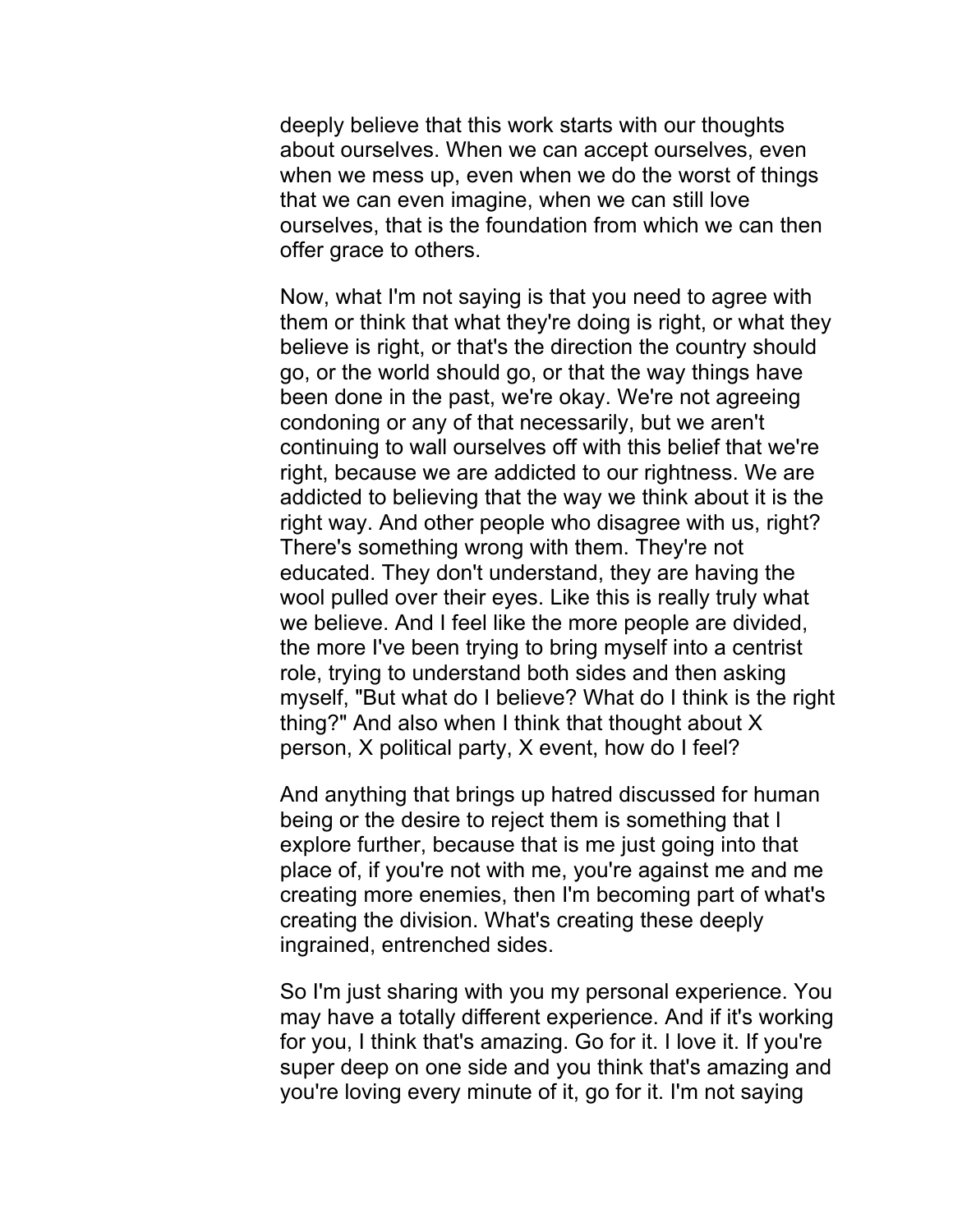you have to do it my way at all. But my work, just sharing my experiences and what I've been doing this last year has been to challenge myself, to see the perspective of the other side, to understand or try to understand why they may act, think, feel the way that they do. It's all the model, right? Things are happening that are neutral facts. I have certain thoughts, they have certain thoughts and their thoughts, just like my thoughts, create feelings, which drive actions and results.

And I can tell you that my experience of going through everything, our election in the US and everything that's happened since then, I believe has been less unpleasant. I was going to say more pleasant. I'm like, "It's really unpleasant." But less unpleasant than many others because of my willingness to see other people's opinions and viewpoints and honor them as valid because they get to perceive it however they want to. Now, when I think they're wrong, right? I think that the way I'm thinking about it is the right way, I don't other them. I don't think like they're just stupid or they just don't get it. I just think they have thoughts and beliefs just like I do.

Another thing that I've thought of is, it's very easy for us in medicine to get on our high horse, right? Like this is what science shows, this is the right thing, except that we know that science is changing what the right thing is all the time. Right? We remember in medical school, them telling us, "The first year, half of what we teach you will no longer be valid by the time you retire." So it's interesting when we get really righteous about like, "No, this is what's right. And anybody who disagrees is wrong and a horrible person and should be outcast." Right? I don't know how much that serves us, rather than going, "Okay, this is the information that we have. This seems to be what's recommended right now. That's of course what we're going to recommend. That's of course what we're going to do." But I then try to think, and remember, it could be that we're wrong. And this helps me to take away or not allow myself to indulge in the anger, toward the people who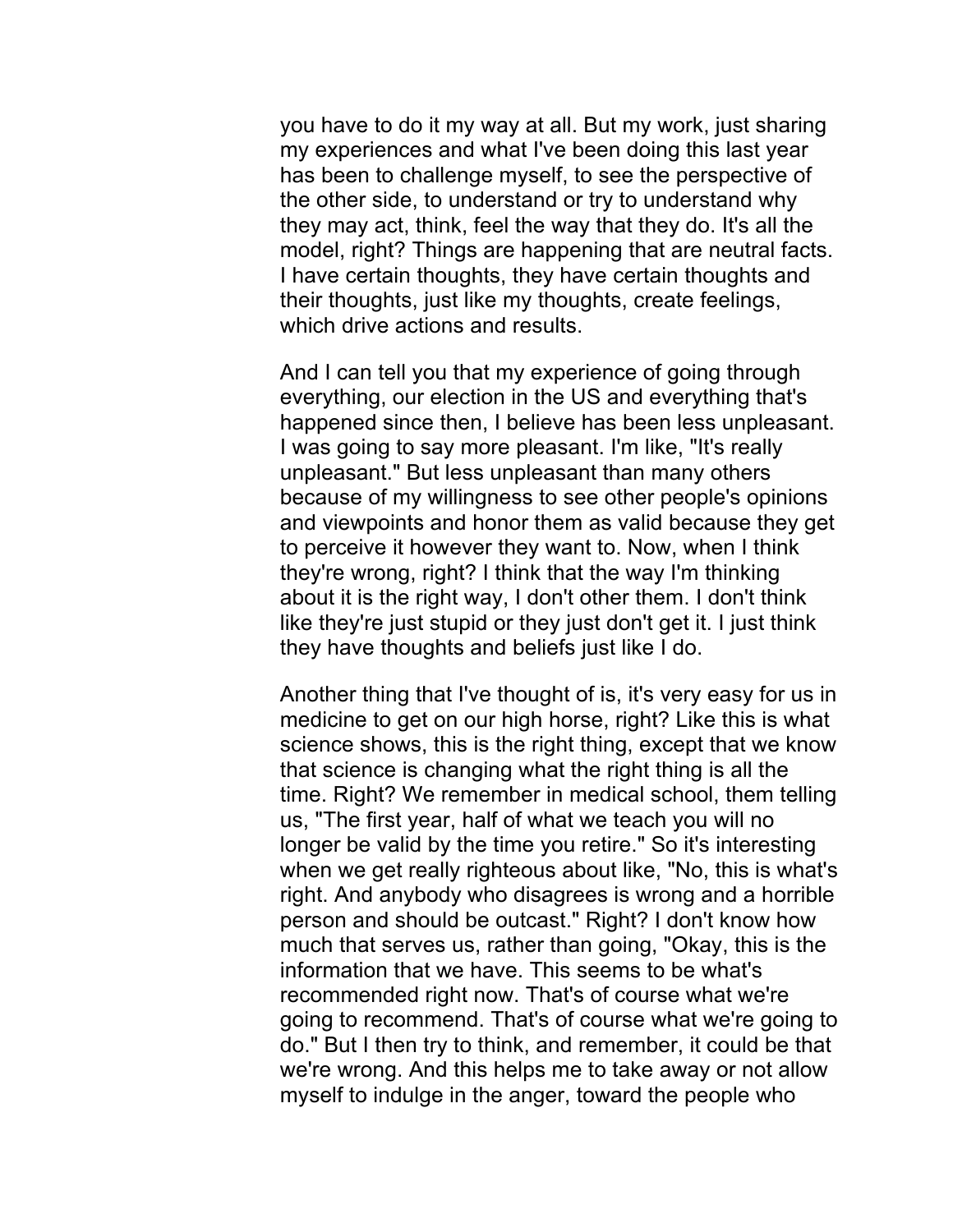disagree, who believe that science isn't real. And all the other things that people believe are misinformation and lies and conspiracy theories and things like that.

It reminds me of the man who... I'm sorry, I didn't look up his name before, I just thought of this right now. So I didn't look this up before recording this podcast, but the doctor who discovered the H. pylori bacteria and that it caused acid reflux problems and ulcers. And if I remember the story correctly, he was in, I believe Australia and was absolutely laughed out of the GI conferences. Like the whole field was just like, "You're wrong." And he was like, "I'm not though." And then he actually swallowed the H. pylori himself and showed on himself, the symptoms then treated himself and showed how he improved in order to prove it. That takes some serious guts, right? Some serious, not even really confidence, but just commitment to what you believe is right.

And so I sometimes think to myself, like everybody thought that he was full of it and that he was totally wrong and he turned out to be right. It could be, it is possible that I'm wrong about some things. I don't believe that I am. I've looked at my beliefs and I think I'm still behind them right now. But I like to remind myself, it could be that I'm totally wrong and they're right. And history will tell. The less we make other people, the less we dehumanize them the better. We know this in burnout amongst physicians, once we start dehumanizing our patients, it's a problem, right? We're really getting there, where we're getting some help. And I think that the same thing happens in this political environment. And when we dehumanize them, then we want to run toward the people who seem just like us, who believe the same things that we do. And those are the people we live around, those are the people we talk to. Anybody else who has a differing opinion, we cannot stand to be around them.

So this is just the lesson learned for me, has been, it's really, really great to spend that time, really focusing on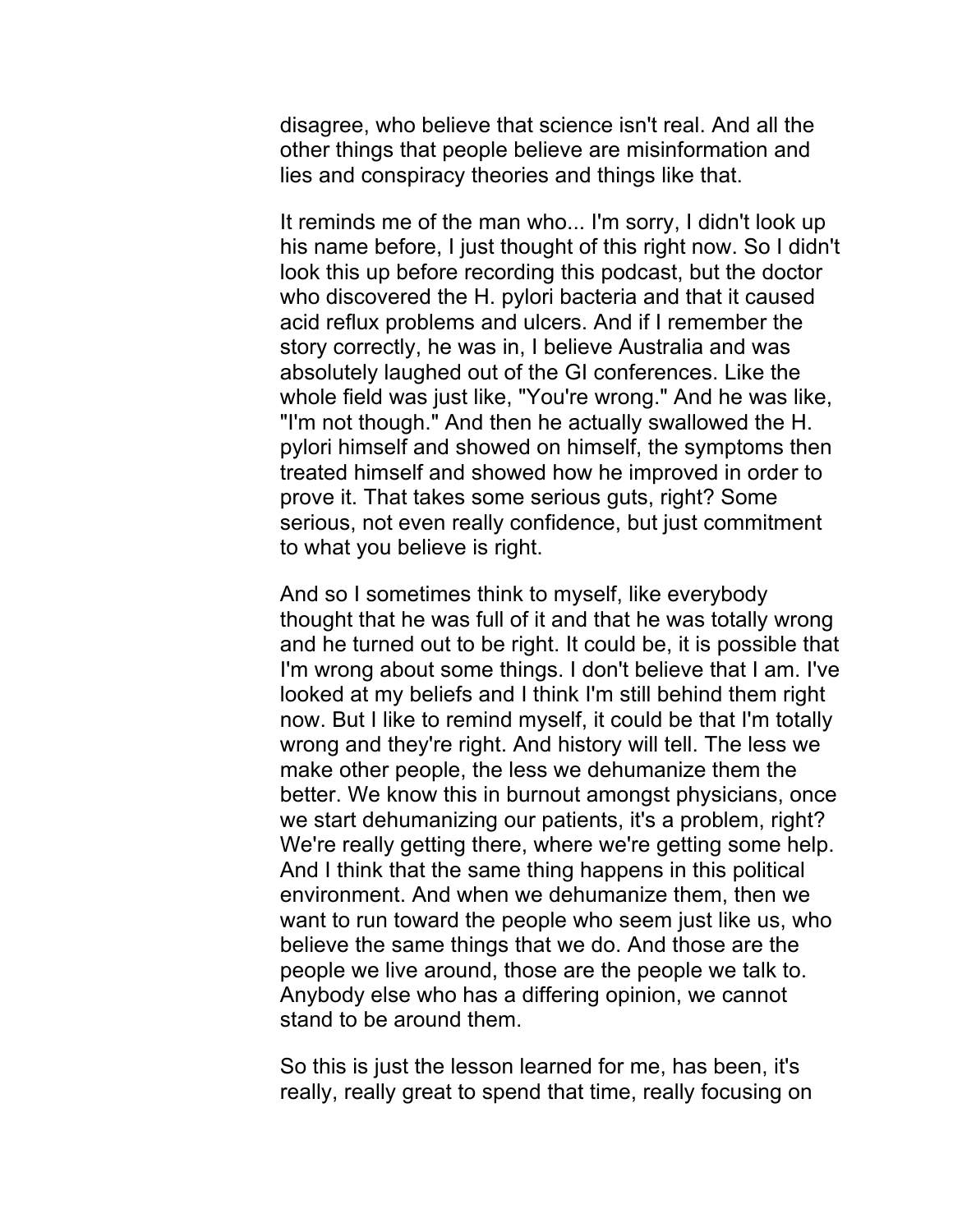accepting yourself so that you can accept others, even when you disagree with them. And that there's lots of different ways to perceive all the events that are happening in the world now and in the future. And what's happened in the past. And I suggest that you rethink what your story is about that, if you don't like how it makes you feel. You can tell by the emotion that you're feeling, if you're filled with rage and you maybe don't want to be filled with rage, there could be another way of telling yourself that story that is still true and believable, but creates a different experience for you, a different emotion.

Okay. And lesson number five, this is in response to a conversation that I had actually with a client. And it is actually something that has come up a few times this year, this last year, personally, for me and for other women that I know and admire. And you know what is interesting is how we, just as humans, we'll put people up on pedestals, maybe that we admire, maybe we like their work, maybe the things that they do have really helped us, maybe we're behind the cause that they do, that they argue for, or that they raise money for or help to fix.

So it's really easy for us to put people up on a pedestal. And what I find is that so many of us talk about supporting women and women's rights and being behind women and all of that. But what I've seen and what I've experienced is that we put people up on a pedestal because nobody's walking around on a pedestal, right? The pedestal is made up in our heads with our thoughts about the person, that when that person bubbles, when they make a misstep, we can be so quick to yank her down by her hair, instead of reaching up to study her, to help her.

It truly is the definition of schadenfreude. If you know that word in German, there's no English word for it, which is why we say the German word for it. And I have been a part of this as well, where you get that little inkling of like, "See, she's not as great as I thought she was." This idea that... And not even saying like, "Oh, look, she's human. I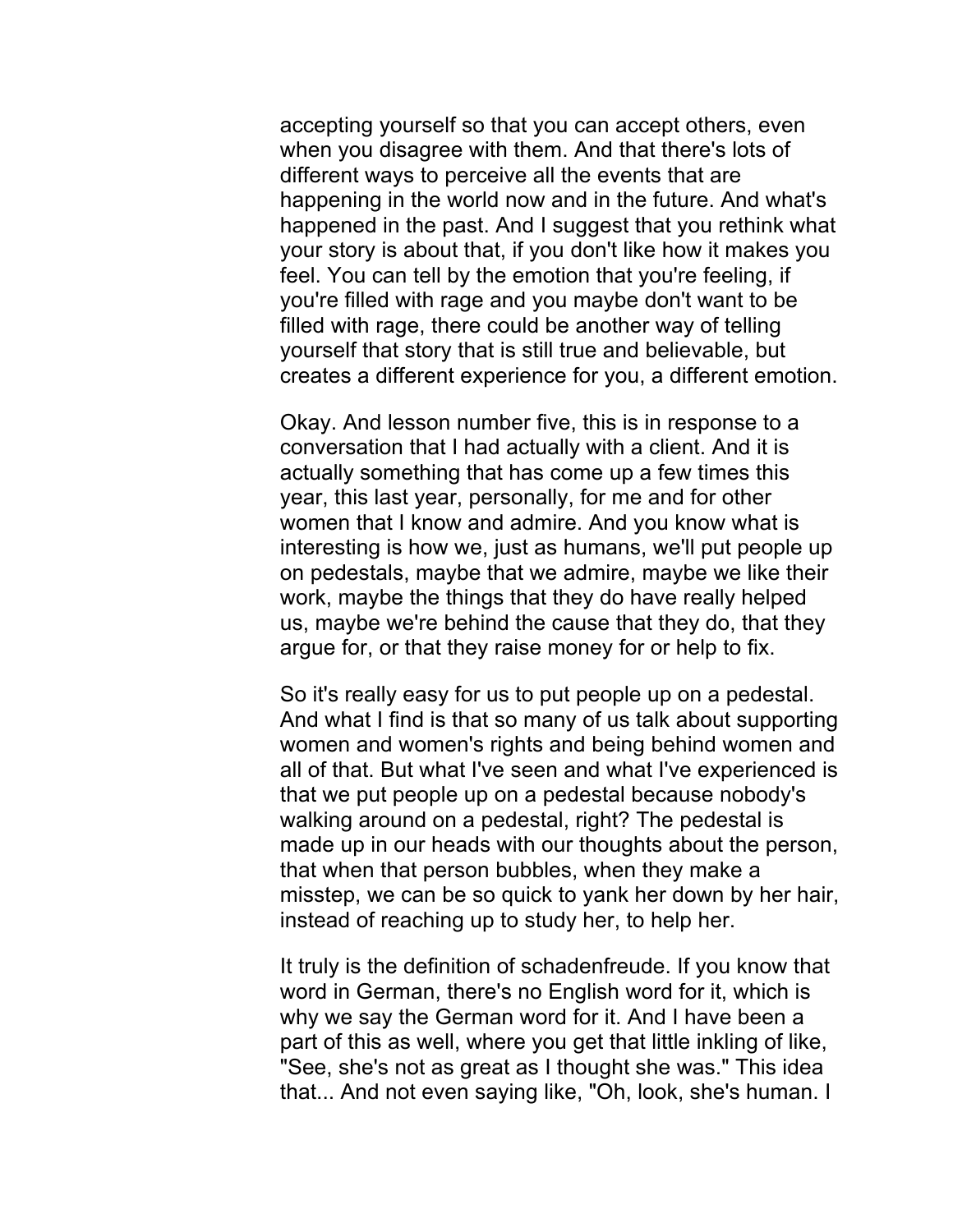love her even more." This idea where it's just like, "I knew she sucked. She couldn't be that great." And I've had those thoughts about others in the past, and I've experienced those. And I'm not saying that I can't handle it because a 100% I can. And I know how to handle myself with other people's thoughts and emotions. This is more of musings around like, this is more conceptually, how we support and not support each other as women.

And I've been on the receiving end of so many women who did reach up to steady me, to say, "Hey, listen, I'm seeing something here and you need to know about it." Or, "I really appreciate what you did. I totally think what you're doing is amazing. Keep on keeping on. It's amazing." But it really is interesting, the people that come out of the woodwork, they're the equivalent of like the traffic accident gawkers, they're like, "Ooh, someone did something. I'm going to insert myself and add to the discomfort of what's going on. I'm going to let everybody know what I think." Sometimes in the most unkind way.

And I just think about what is it that drives people to do that? And just in exploring it in myself, the times that, and not necessarily that I've contributed verbally or actually written something, but maybe had those thoughts in my head, what it for sure comes down to is what your thoughts are about yourself. Because when you deeply madly love yourself, all the parts of you, parts that are amazing, and you're proud of, and the parts that you wish nobody knew about or hope nobody knows about, when you love and accept every part of yourself, you can see the humanness in others. When you reject any kind of humanity in yourself, right? Making a mistake, doing the thing that you didn't want to do, not supporting yourself, saying you're going to do something and then not doing it, letting yourself down, disappointing yourself. When you cannot tolerate that in yourself, you cannot tolerate it in anybody else either.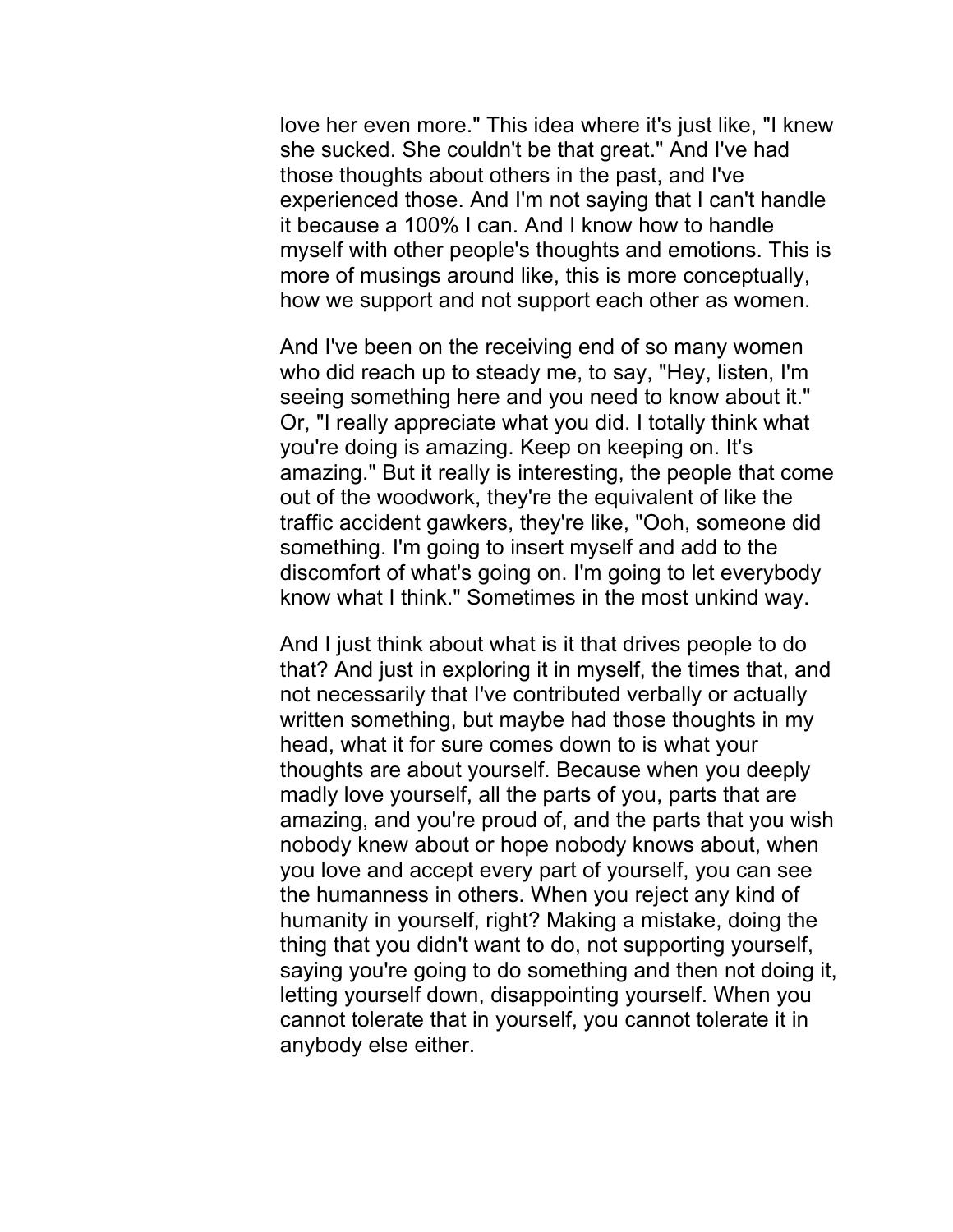So the minute you feel some disappointment about how somebody acted or what they said or what they didn't say or what they did or what they didn't do, you treat them exactly the same way you treat yourself, which is in an incredibly unkind and unsupportive way.

So what I have to report on this is that I've had a lot of eye opening experiences with this. Just seeing how people respond, noticing at times how it's easy to want to kind of join the mob and attack. I think it's always important to come back to yourself, "What do I actually about this? What do I actually believe?" Not, "What does everybody else say and think, and can I agree with them?" Or just going ahead, blindly and agreeing with them, but also thinking about how we support each other as women and how we don't. And how, what we believe about ourselves, how we're great supporters of women, how we sometimes are not actually acting in ways that are a full expression of that belief or that value for ourselves.

And so I think it's great to think about any bosses that you have maybe, or somebody who's in a leadership role around you, or maybe you're involved in some sort of other organization and there's other people who are in some sort of leadership position or other women that you just look up to. The whole cancel culture is like you make one bubble on your pedestal. And not only are we going to rip you down off of that, but we're going to trample you to death. And do we want to be the kind of people that treat people in that way? There are so many amazing people, women in particular, who have so much to offer the world and are deathly afraid of putting themselves out there because of the raff they fear they will get if they make a misstep. And their fear hinges on witnessing other people, putting themselves out there, and then having that experience. I cannot even imagine going through it without having done all of the personal work that I've done over the last many years.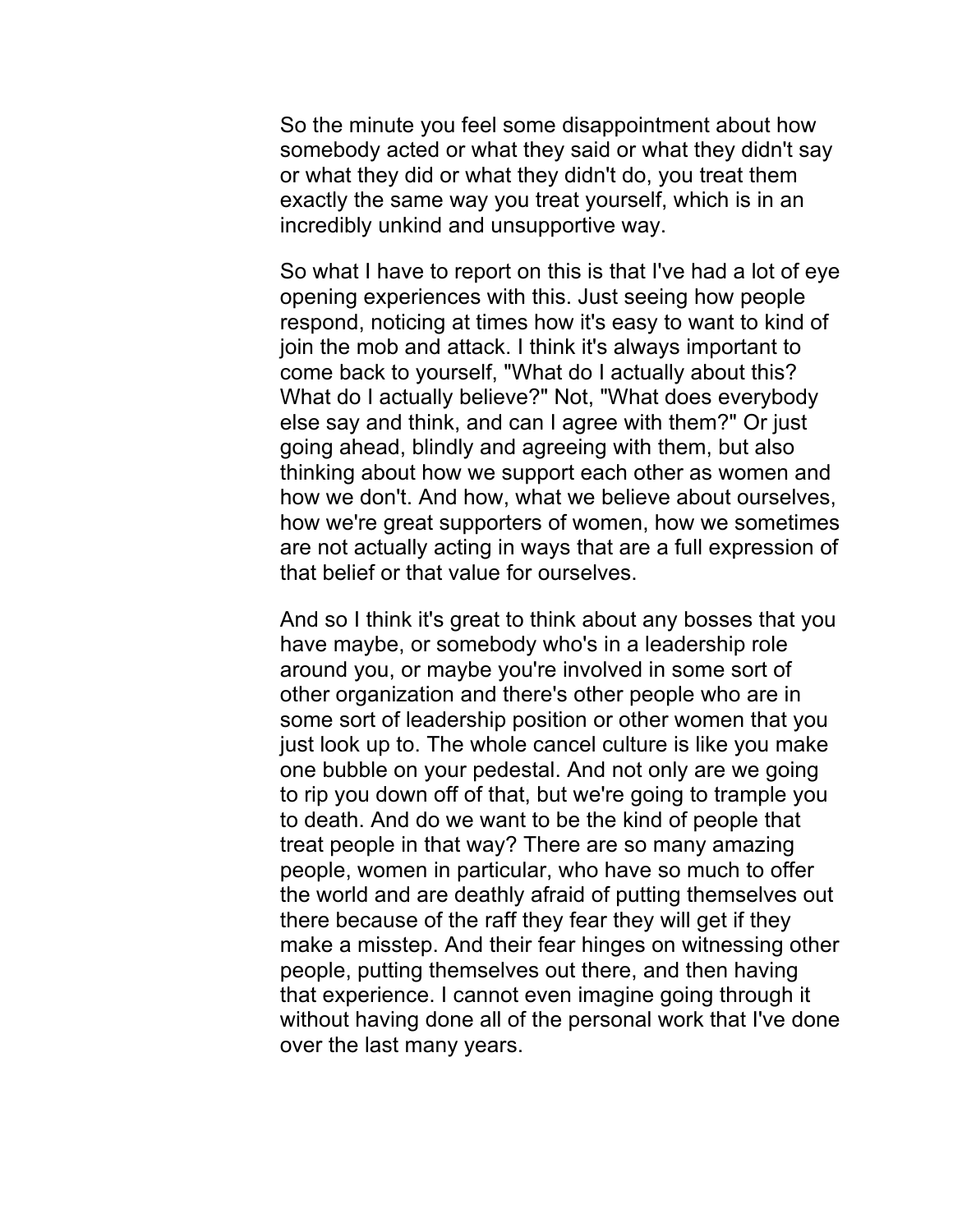And so I think the more that we do this work for ourselves, the more we're able to put ourselves out there and really be able to contribute and to deal with any kind of backlash or controversy that may come up. But then we can also identify in others. "Hey, you've really got a gift there. You've really got something to offer. You should get out there and do it. And I am behind you all the way." And by saying, "I'm behind you all the way," that doesn't mean I'm a yes person. That doesn't mean I'm going to say yes, and agree with you. And every single thing you do, if you do something that I don't think is right, I'm going to let you know, I'm going to think about it. I'm going to use my brain, but at the same time, I'm not going to pull you down or wish a lack of success or wish failure on you, the way some other people might.

I think it's a really interesting thing to think about. I've been thinking a lot for several months about how women support one another, how women inadvertently and advertently, like on purpose, don't support one another. Why we go to that? I think so much of it is socialization. It's just what we've seen. That's what we think is normal. It's what we see in the media core sound, social media, we see it so much. And so I think we have to actively swim against the stream here, against the flow of the current, which is pulling us in that direction of continuing to tear down people who we think made some sort of mistake.

So how's that for lessons learned? Oh my gosh, I could go on and on. I could tell you so many more. There's so many things that I learned this year, but these seemed like the ones that were the deepest and the biggest, and the ones that might give you something to chew on, something to think about, something to reflect on and something for you to just continue to think about as you go about your day, your week, your month, your year, and thinking about maybe how, what you've learned today and what you've reflected on and thought about, could maybe change the way that you think about yourself, treat